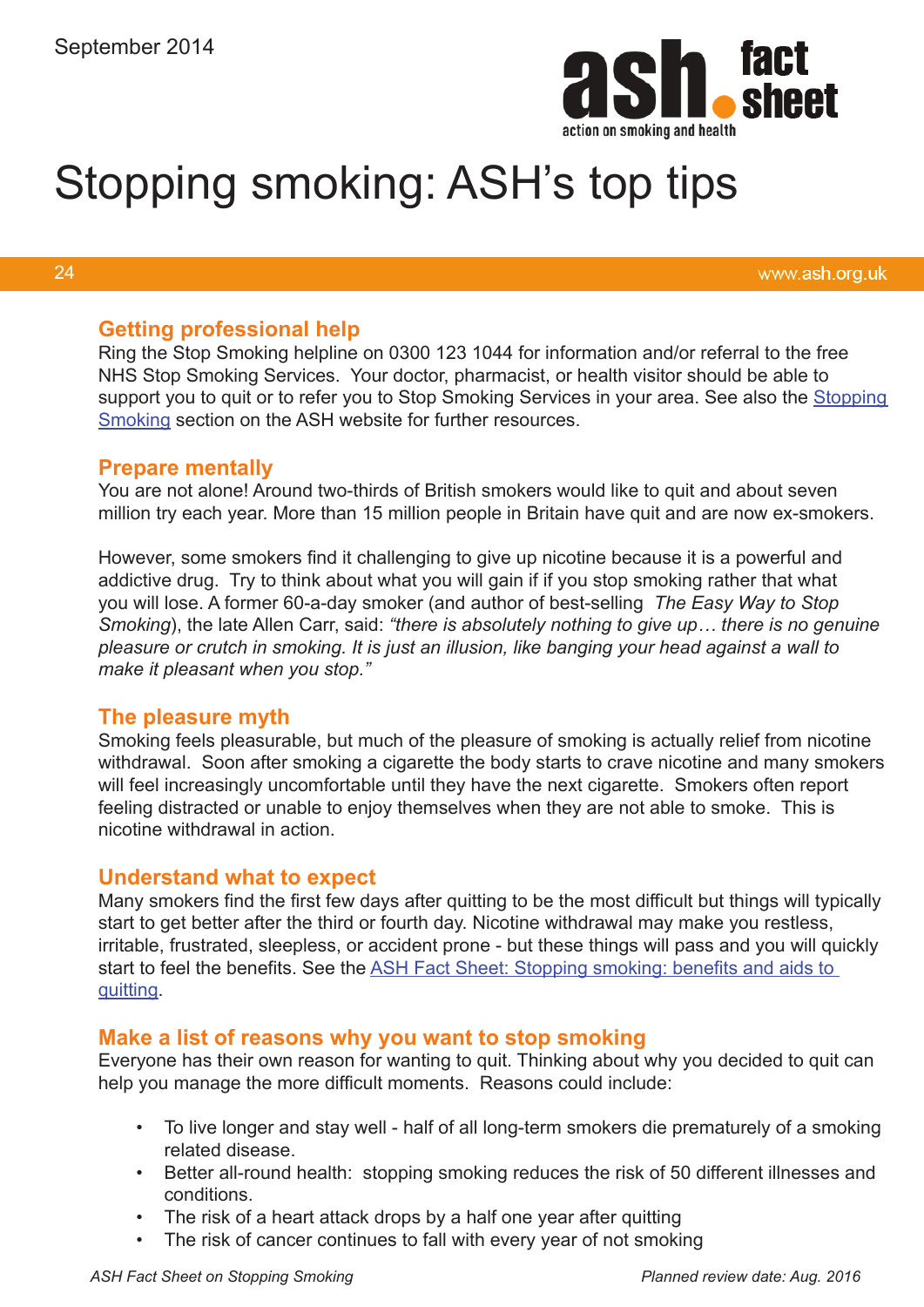- Set a good example to children I don't want to be a smoking role model
- Have lots of money to spend on other things smoking 10 a day costs around £1460 per year
- Improved fitness and easier breathing better at sports and getting up stairs
- Better chance of having a healthy baby
- Food tastes better
- Better skin; avoid premature wrinkles
- Fresher breath, hair and clothes, and no more cigarette smells around the house
- Back in control of my life, no more cravings
- Travel on trains, aircraft, buses will be easier
- Won't have to keep going outside for smoking break when I'm at work
- Don't want to give money to tobacco companies
- Concern about environmental impact of tobacco growing
- Other reasons…………………………………………….

# **Consider the money**

Main brand cigarettes now cost around £8.00 for a packet of 20. The table shows how much smoking costs at current prices.

| <b>Cigarettes per day</b> | <b>Cost</b><br>per day | <b>Cost per</b><br>week | 1 Year | <b>5 Years</b> | <b>10 Years</b> | <b>20 Years</b> |
|---------------------------|------------------------|-------------------------|--------|----------------|-----------------|-----------------|
| 5                         | £2.00                  | £14.04                  | £730   | £3,650         | £7,300          | £14,600         |
| 10                        | £4.00                  | £28.08                  | £1,460 | £7,300         | £14,600         | £29,200         |
| 15                        | £6.00                  | £42.12                  | £2,190 | £10,950        | £21,900         | £43,800         |
| 20                        | £8.00                  | £56.15                  | £2,920 | £14,600        | £29,200         | £58,400         |
| 40                        | £16.00                 | £112.31                 | £5,840 | £29,200        | £58,400         | £116,800        |

# **Set a date**

New Year is the most popular time to quit smoking – around half a million smokers will make a quit attempt at this time of year. Others pick their birthday, No Smoking Day - the second Wednesday of every March – or Stoptober as their day to go smokefree.

Ultimately, any day will do: the act of choosing a date will help you to focus and plan.

# **Involve family and friends**

If you live with someone else who smokes, it will be much easier to quit if they quit with you. One common mistake is to underestimate the emotional energy it can take to quit smoking. Making a strong commitment will put you in the right frame of mind.

# **Deal with the nicotine withdrawal**

Nicotine is highly addictive (see [ASH Fact Sheet: Nicotine and Addiction\)](http://www.ash.org.uk/files/documents/ASH_114.pdf) but you can double your chance of quitting successfully if you use nicotine containing products such as patches, lozenges, inhalers, and/or gum. There is also some evidence that electronic cigarettes are effective as quit aids. The idea is to wean yourself off nicotine by gradually reducing your intake until you don't need it any more. Currently, the evidence suggests that while electronic cigarettes can be effective in helping smokers to quit, the NHS Stop Smoking Services, which combine behavioural support with licensed nicotine replacement therapy, offer the greatest chance of quitting successfully.

There are two alternatives to nicotine products: Zyban (bupropion) and Champix (varenicline) which are only available on prescription. Although both of these are proven to be effective, as with all drugs, there is a risk of side effects and it is advisable to discuss with your doctor